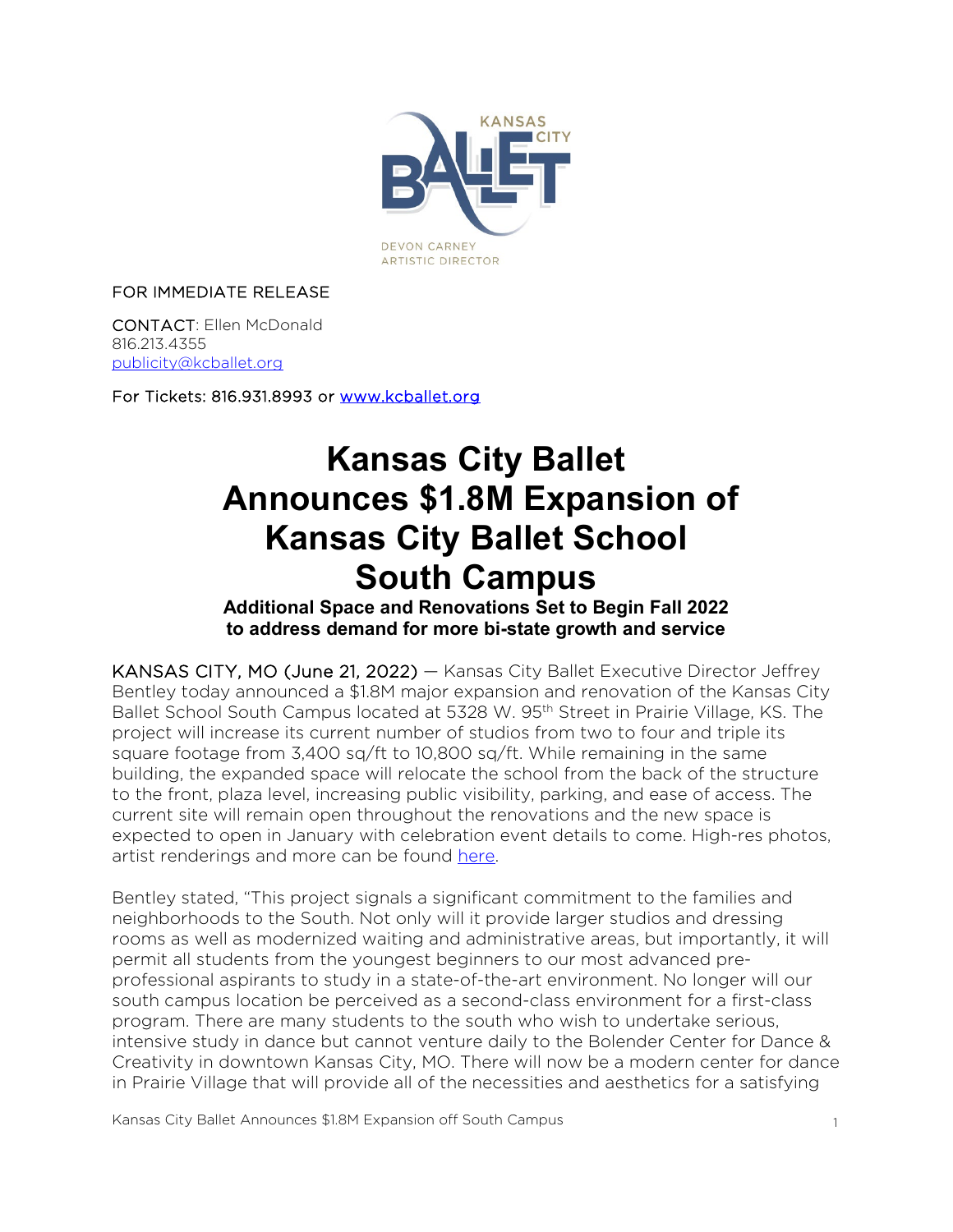and successful experience whether the intention is simply recreational or professional."

Kansas City Ballet, the flagship professional ballet company in a seven-state region, also views this enhanced space as an opportunity to strengthen its commitment to community programming such as the successful Reach Out and Dance (R.O.A.D.) program as well as an opportunity to build new relationships with other communitybased organizations that focus on seniors, children, and other constituencies. Also, its nationally recognized Summer Dance Intensive will benefit since it will essentially allow the company-based school to increase its studio inventory from seven to 11 (Bolender Center and South Campus combined) which then provides the option of accepting more promising talent from around the country. Much of the company's Trainee ranks are selected from the summer crop of students.

Kansas City Ballet Artistic Director Devon Carney had this to say: "We are pleased to be raising our profile for our art form in Johnson County. We are positioned to be a leading arts institution contributing not only an appreciation for ballet and other dance, but helping lead the way in meeting the needs of dance education in our regional community. It's great to have the opportunity to serve this community with an expanded selection of high level dance education even beyond ballet."

And Kansas City Ballet School Director Grace Holmes stated: "Kansas City Ballet School is so excited for the expansion and upgrades at our Prairie Village campus. I cannot wait to see our school grow into the new facility, not only in the number of students we can accommodate with double the number of studios, but also watching the growth of students training in a beautiful professional environment. With the extra space, we will be able to expand programming for our community, offering classes for older adults and more advanced Academy students. We look forward to inviting people across age groups and abilities to enjoy dancing in our lovely new space. We are thankful that we can continue to hold classes while the construction is underway, and we are truly excited for this opportunity to grow!"

Two major philanthropic gifts are making the project possible. The first is a leadership gift from The Sunderland Foundation. The Sunderland Foundation is a local foundation with a history of supporting capital building projects to improve the quality of life in the community. The second is a major grant from the Richard J. Stern Foundation for the Arts – Commerce Bank, trustee. Charlotte Kemper Black, foundation director, commented: "The Stern Foundation is a longtime supporter of the Kansas City Ballet and appreciates the importance of a strong School in building a pipeline of both future dancers and ballet audiences. This upgraded facility will improve accessibility to premiere dance education for more Kansas City-area students of all ages."

Bentley continued, "The benefits of dance training can be employed in so many ways beyond the usual understanding. It is a powerful tool that enhances learning, opens fresh ways of thinking and impacts youngsters, adults, and special populations. That, I believe was the core motivation behind the generous support from The Sunderland